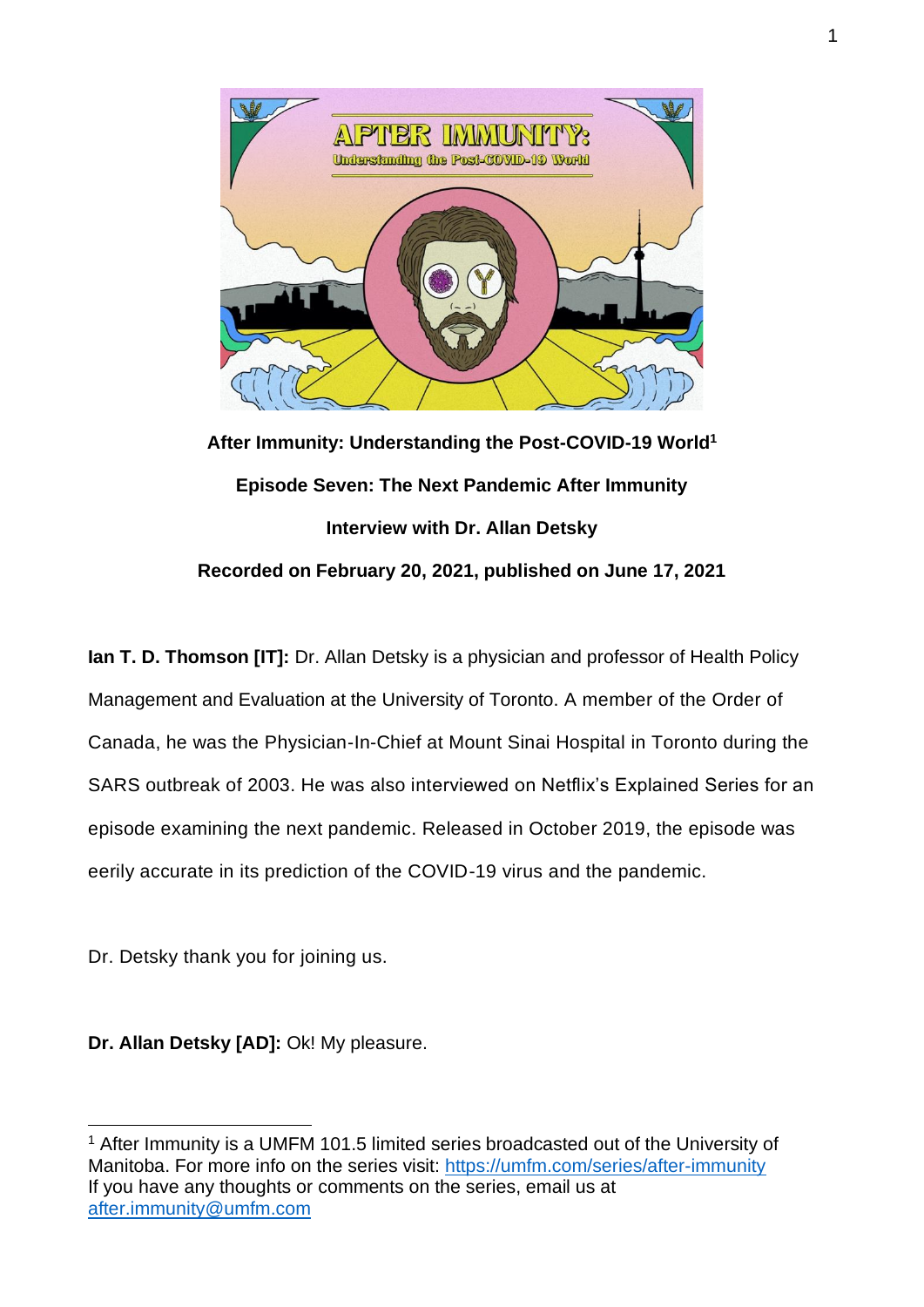**IT:** I think a really helpful way to kind of kick us off is if you might be able to kind of explain to the listeners what your role was and your kind of experiences during the SARS epidemic in Toronto in the early 2000s.

**AD:** I had three roles. First, I was the physician and chief at Mount Sinai Hospital, and we had a merged practice plan for the Department of Medicine with University Health Network. So I and my partner, Michael Baker, who was the chief at UHN, and I ran the Department of Medicine for what was essentially four hospitals: Toronto General, Toronto Western, Princess Margaret, and Mount Sinai Hospital. So, we had over 250 doctors, we had hundreds of medical beds, and we took care of patients in both critical care and internal medicine wards during the SARS epidemic, so that was my primary role, that was my day job. Secondly, we had a one-hour conference call, and we had all of the hospitals in Ontario got on the line for a phone call, and so that call took place every day for an hour, and I became the chair of that call. So, I fielded the call and there was no agenda. It was like, what's going on, and what's happening clinically, resource-wise, psychologically, like, what's it like? And then my third role was to coordinate the study that described the clinical course of the patients in Toronto who had SARS, and I with many of the doctors in those hospitals, we wrote up the clinical description of all of the cases in the first wave of SARS. So, there was really three roles: running a Department of Medicine, chairing these hourly calls, and writing up the clinical description.

**IT:** No, I think that's a really helpful place just to let us and the viewers know just how expansive your role was during this outbreak. Jonah, you have the next question?

2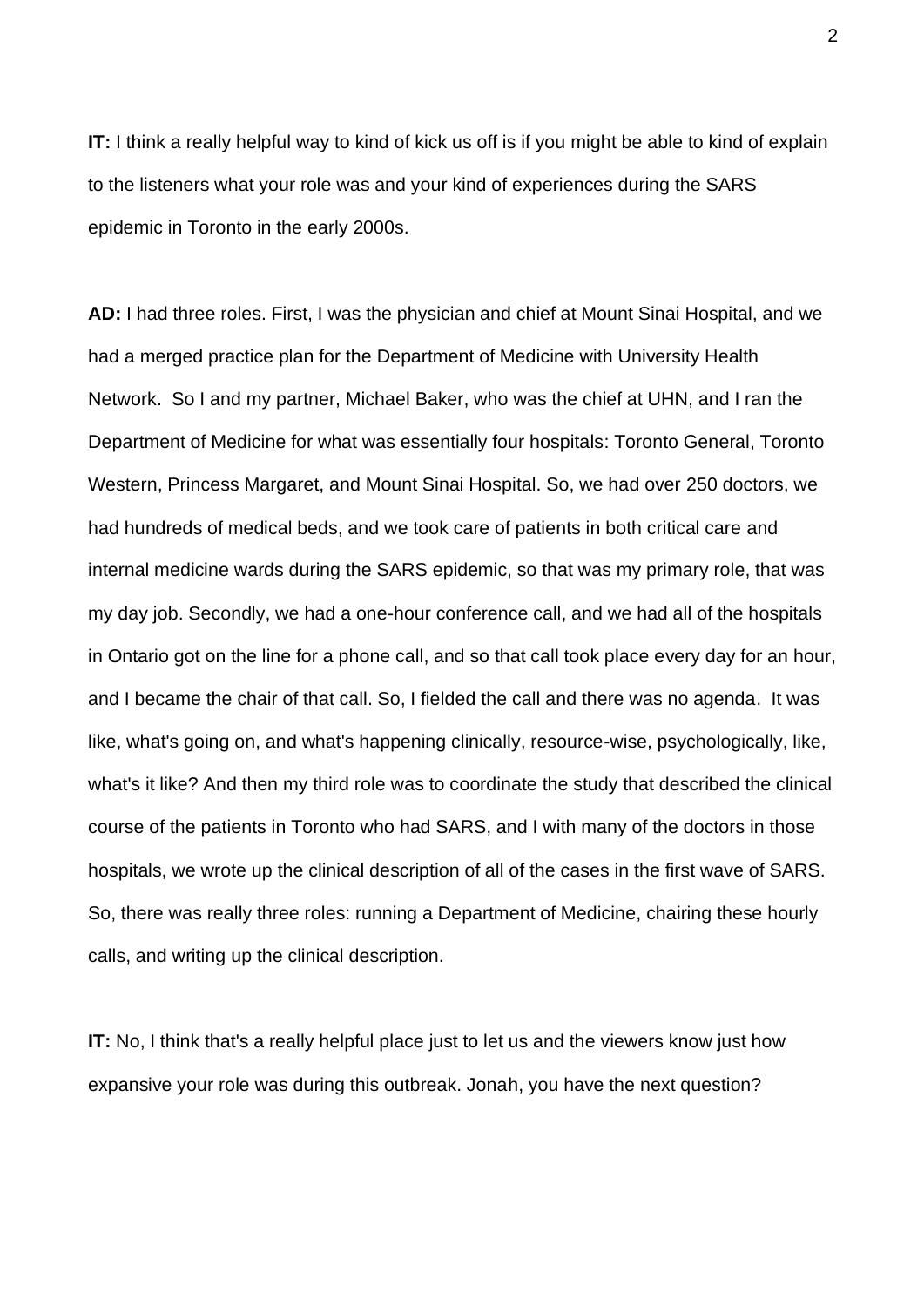**Jonah Kotzer [JK]:** Upon hearing the news about the virus coming out of Wuhan, what was your reaction? When did you first see COVID-19 becoming a global pandemic or a problem on the global scale?

**AD:** 2003 was my first experience with a scary infectious disease that could spread nosocomially, which means spread primarily in health care centers, and I had never experienced anything like that. There had been other pandemics in my lifetime. I think there was one in 1967, but they were never really, they didn't have much of an impact on me. So, SARS was my first experience with that and that was quite scary. And then the next experience that was kind of like that was 2009 with the H1N1, and I would have to say that when that happened, I was, "Oh, here we go again", and I found that to be a little frightening as well, but that turned out not to be a problem at all. We vaccinated people, they guessed on the right vaccine, and we were able to distribute that vaccination strategy as it was a much easier vaccine than the one we have now with SARS-COV-2, and we got through that. So, by the time we hit December 2019, I was like, OK, been there, done that. It's not Ebola, it's not SARS-1 which had a 10 percent mortality, I was like, you know, "Bring it on." And I would say, you know, we heard reports in the news, we heard reports in the medical literature, but one of my bell-marks was an old friend of mine who I went to medical school with, who's an infectious disease physician in Boston, and she started to call me. Now, this is somebody I never hear from. So, she called me like three or four one day she called me three times because she was so anxious. So, I was like, if she's nervous, I wonder what this is going to look like, and for a while we thought it might be contained in China. I learned lots of things from SARS-1, one of which is you can't really, you shouldn't rely on reports in the news about what's really going on halfway around the world. I couldn't even figure out what was going on in Mount Sinai Hospital during SARS, so figuring out from news reports who talked to whom in China, like, I didn't even know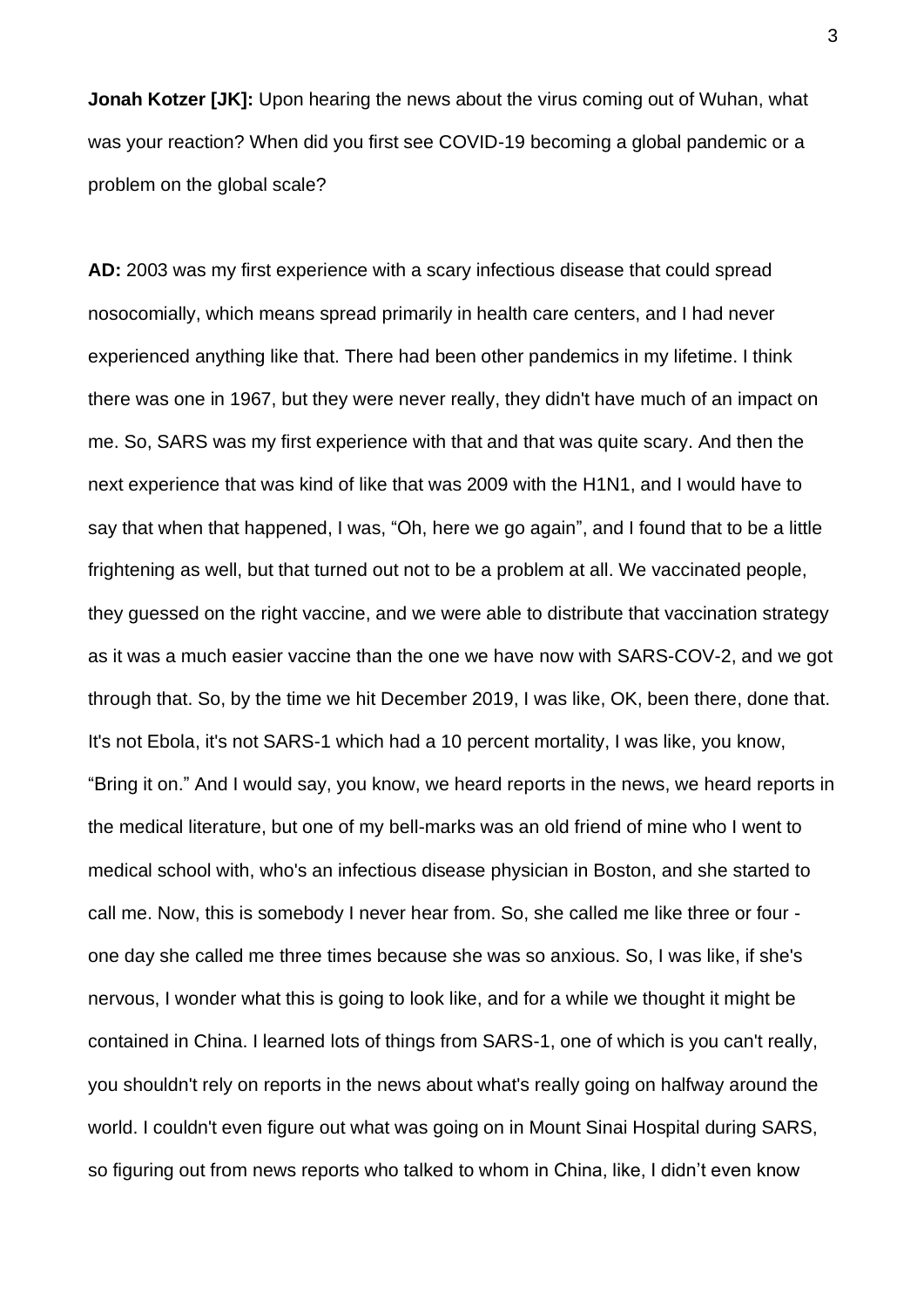where Wuhan was, so I just kind of absorbed that information. But it became pretty clear in January that even though China, which is very good at handling outbreaks, that they had not handled this one in a way that kept it within China. So, we started to hear reports of lots of illness in Iran, then in Italy, and it became clear at that point that this was like, this is the wind, and you can't stop the wind. So, I would say that in January and February it was pretty clear to me that this was going to be widespread. And then there was a frustrating period where nobody was paying attention, like the man from the WHO, Tedros was on the news every night screaming at us, "This is a state of emergency! This is a state of emergency!" And yet you had people like Donald Trump saying it's three cases, it's going to go away by April, and Doug Ford telling people as recently as March, I can't remember the exact date, it was the week of March the  $12<sup>th</sup>$ , he was telling people to go on spring break and not to worry about it. And so that was disconcerting because I knew that was wrong, and that was when it was clear to me that we were going to have a lot of trouble in Ontario and in Canada.

**IT:** You wrote a piece kind of right around the March 2020, for the Journal of Hospital Medicine on what you learned from SARS to help you cope with what was then becoming the COVID-19 pandemic. Can you describe how the pandemic that we're currently facing with COVID-19, how is that different when we compare that to the SARS outbreak in 2003? What are the similarities and differences with these to these two events?

**AD:** The similarities are they're both coronaviruses. The differences are that there's way more asymptomatic spread with SARS-COV-2 than with SARS-COV-1. With SARS-COV-1, we had no test for it, so it was all phenomenological. You were described as a case or not based on the constellation of symptoms, fever, cough, pulmonary infiltrate. There was no test. We eventually did get a test, but that was after the thing was over. SARS had a 10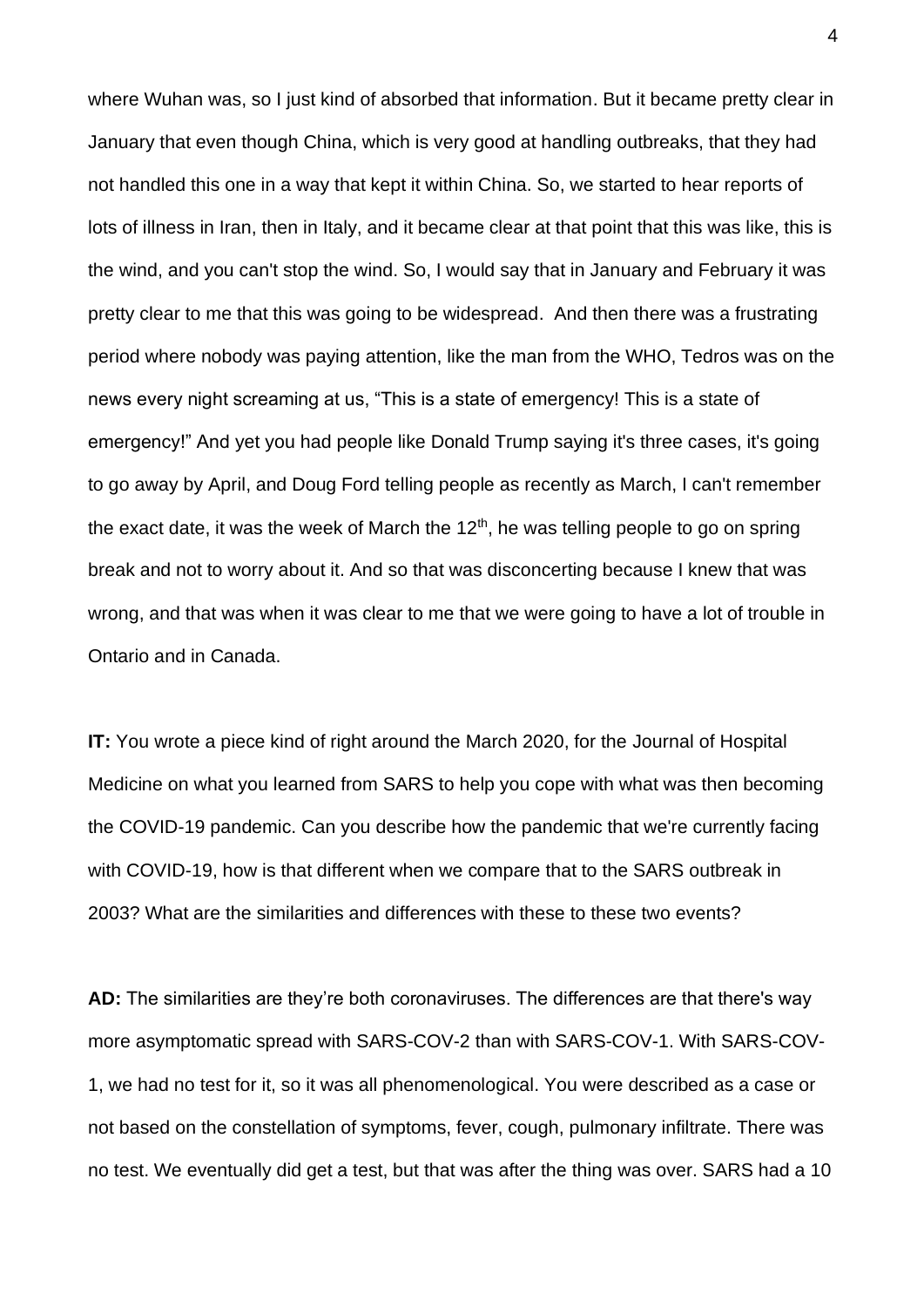percent mortality rate, which was way higher, and SARS really only occurred in two places: in hospitals, and in super spreader places. So, there was the famous hotel in Hong Kong where the physician from China came down and spread it to a bunch of people who then took it to cities, one of which was Toronto. There was the son of the woman who came from Hong Kong who got infected from his mother, who went into the Scarborough Grace. He was a super spreader. There were only certain there were small number of events where the virus clearly became airborne and infected a lot of people, but that was rare. That virus was mostly not that infectious until it wasn't, but the number of times that it wasn't was very small, and so it was much easier to use the old-fashioned methods of testing, well, in that case, we didn't have a test, but of contact tracing and quarantining, it was easier to get around. The other thing is, during SARS, the hospital was completely bizarre. We went in, we got checked, temperature checked, a questionnaire, put on an N95 mask, wore the N95 mask the whole time you were in the hospital, put on a new set of protective gear for every single patient that we saw, including N95 masks. There was no worry about running out because we were the only city in North America that had an outbreak, so inside the hospital looked very weird, and then as soon as I go out of the hospital, it looked completely normal, like there was nothing different. People were, I went to a bat mitzvah, I wouldn't go near anyone, but I went to it, I went to a Leafs' playoff game, like, you can't imagine doing that now. So that part was also quite different. The other thing was it was quite new, and so it was scarier because it was much more unknown. This, because it's lasted longer with the with old COVID, old SARS-COV-2, we know how it spread. We know that farther is better than closer, outdoor is better than indoor, masked is better than not masked, get yourself tested, if even randomly. And we have a set of procedures that we know limits transmission, mitigates transmission. With the variants of concern, the new variants, that's all gone now. So, we have examples of apartment buildings, just like the apartment building in Hong Kong where the first SARS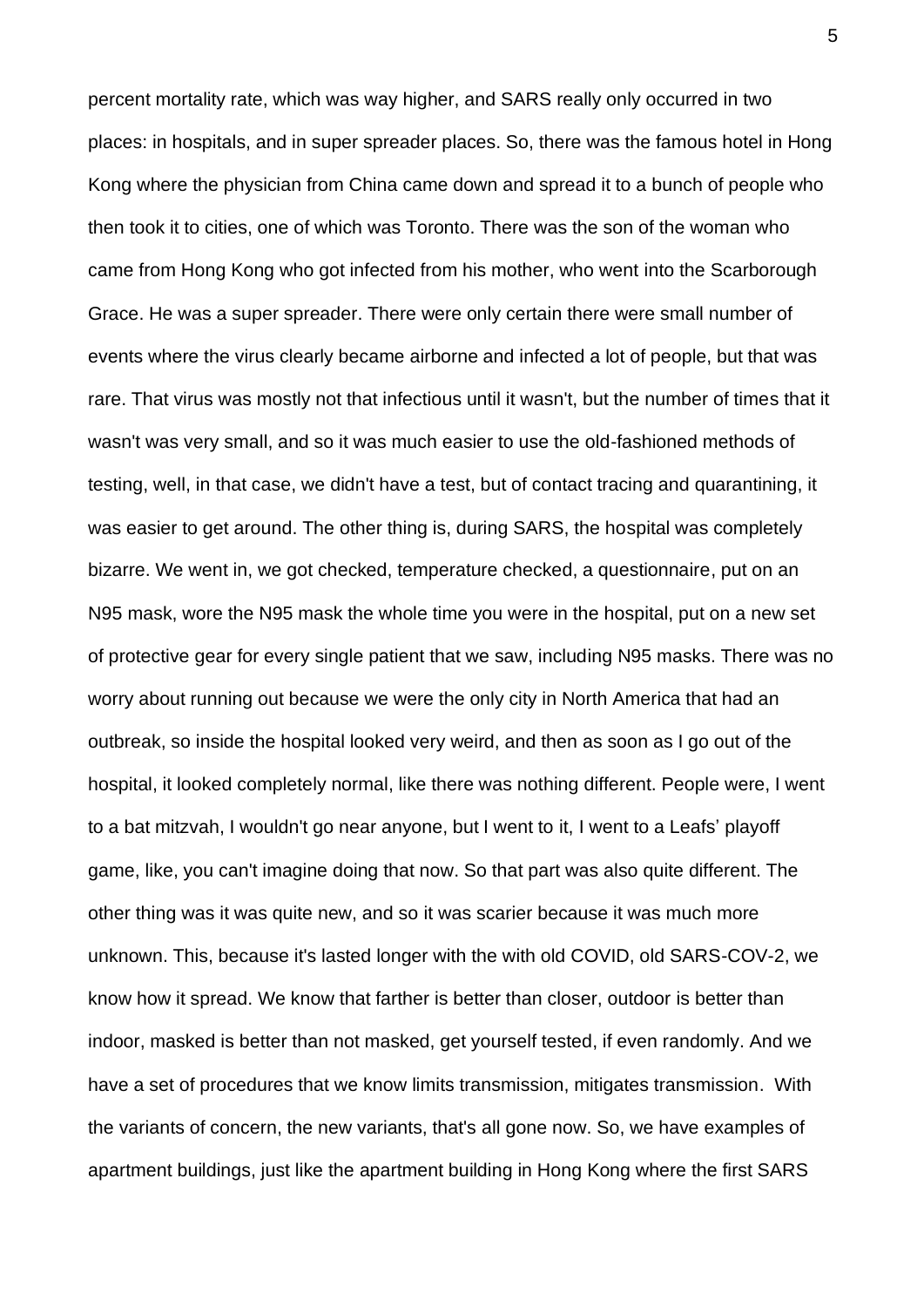got into the ventilation system and infected everybody. We have two in Ontario, two apartment buildings where there's been spread from people who weren't in contact with each other, so we're back to square one now. I'm not saying it's exactly like SARS-1, but SARS-COV-2, up until the recent variants, we could definitely understand how it's transmitted, and we have the test for it. We didn't have that the first time.

**IT:** Hmm. That was very helpful, just to kind of characterize, again, the differences between, you know, what is Canada in specifically kind of just Toronto faced in terms of infectious diseases more recently and what the whole country and the whole world is kind of undergoing right now with the COVID-19 pandemic. Of course, today we're wanting to talk a little bit about, you know, that future oriented post COVID-19 world and more specifically, the next pandemic. The next pandemic is not a matter of if, but when. I think that your experience with was that Netflix show really exemplified that. Just saying that it will happen, it's just a matter of when. You're an expert in this, you've experienced this. When do you see the next pandemic coming along?

**AD:** Beats me. Sometime in the future.

## **IT:** OK.

**AD:** Pandemics occur. If you look over the last century, I'd have to go back and exactly count them up, but there's been more than three, so more than three in a hundred years, so that's like every 30 years, but it's actually more frequent than every 30 years. So, they do occur, but you have to understand that the word *pandemic* itself is not scary. You can have an infection that circulates around the world, that infects a lot of people, that doesn't kill a lot of people. Or you can have an infection that gets around the world but is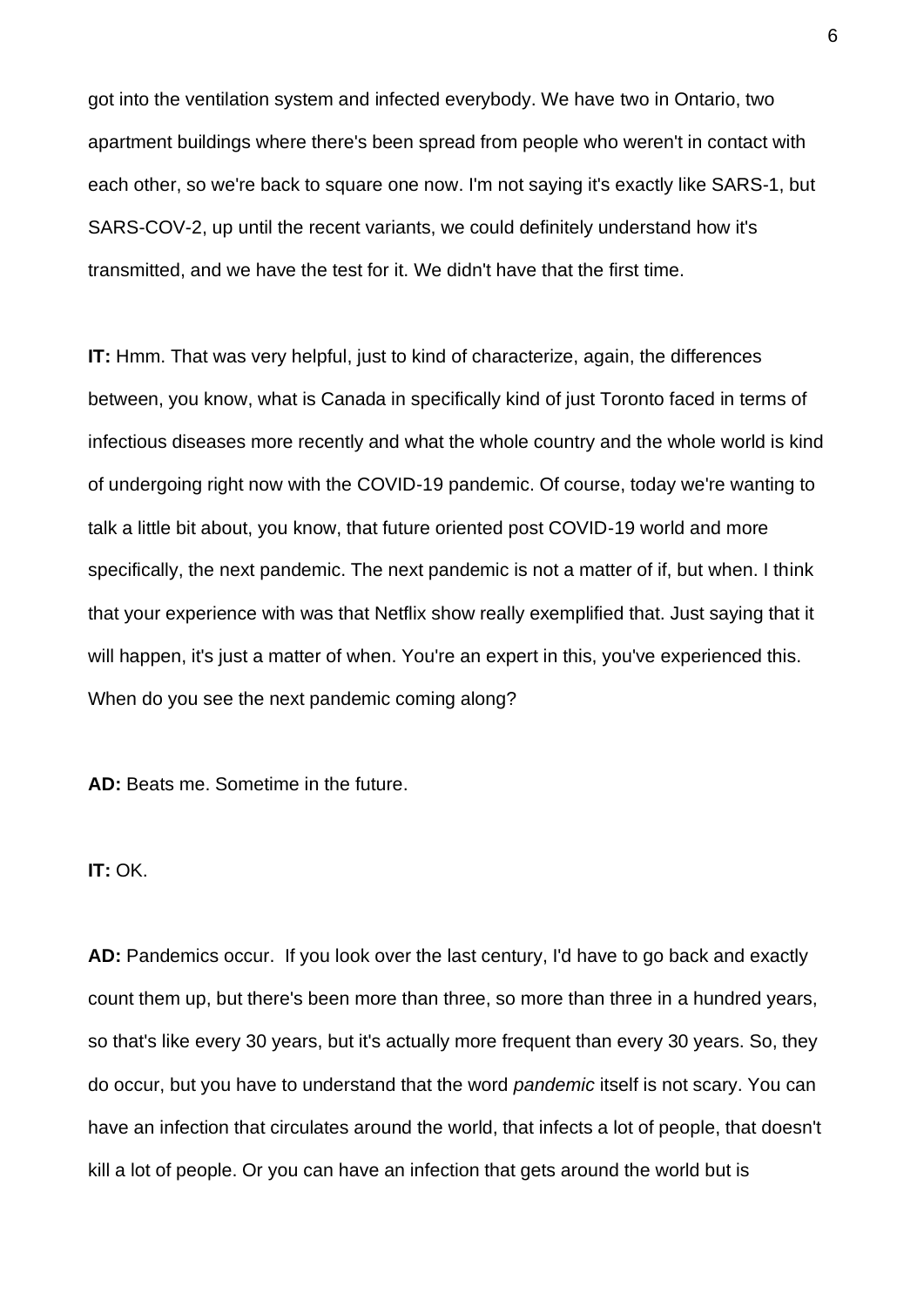inefficient, so it runs out of substrate to infect. So, the pandemic by itself simply means an infection that goes all the way around the world; it doesn't necessarily mean that it's going to wreak havoc on health care or the economy like this one. This one is different. This is much more like the influenza pandemic of 1918 to 1920. The ones in between were not like this, but in my lifetime, probably the scariest, I'm not sure that it was called a pandemic, but the scariest infectious disease outbreak was polio in the 1950s, which was also episodic. Polio wasn't always there, it was an endemic virus, but some years it would be bad, other years it wouldn't be bad. Or, in 2003, we had a double whammy. We had SARS and then we had West Nile outbreaks in Ontario, in eastern Canada, and northeastern United States. So, we had two infectious diseases. This is the nature, like we live on a planet with a bunch of things that they don't have brains, viruses don't have brains, they just have evolution, and they live to find things that they can infect, and then when they infect those things, they multiply, and the ones that are more likely to multiply, the mutation versions that are more likely to multiply win out. It's like watching the evolution of mankind, but compressed into a very short period of time.

**IT:** I appreciate your honesty in saying you don't know when the next one is going to hit. I guess what I'd be curious to know and get your thoughts on because I think I understand where you're going in the sense of pandemics, infectious diseases are always occurring, and if that's the case, do you anticipate the next sort of pandemic or situation where you have these mutations of a virus, do you think that they're just not going to be of the same scale as what we're currently undergoing with the COVID-19 pandemic?

**AD:** They'll probably be bigger. I mean, the world is much more connected now than it was in 1918. So, you know, this isn't answering the question directly, but it does answer the question. The world is not going to be safe from this virus until everyone is safe from this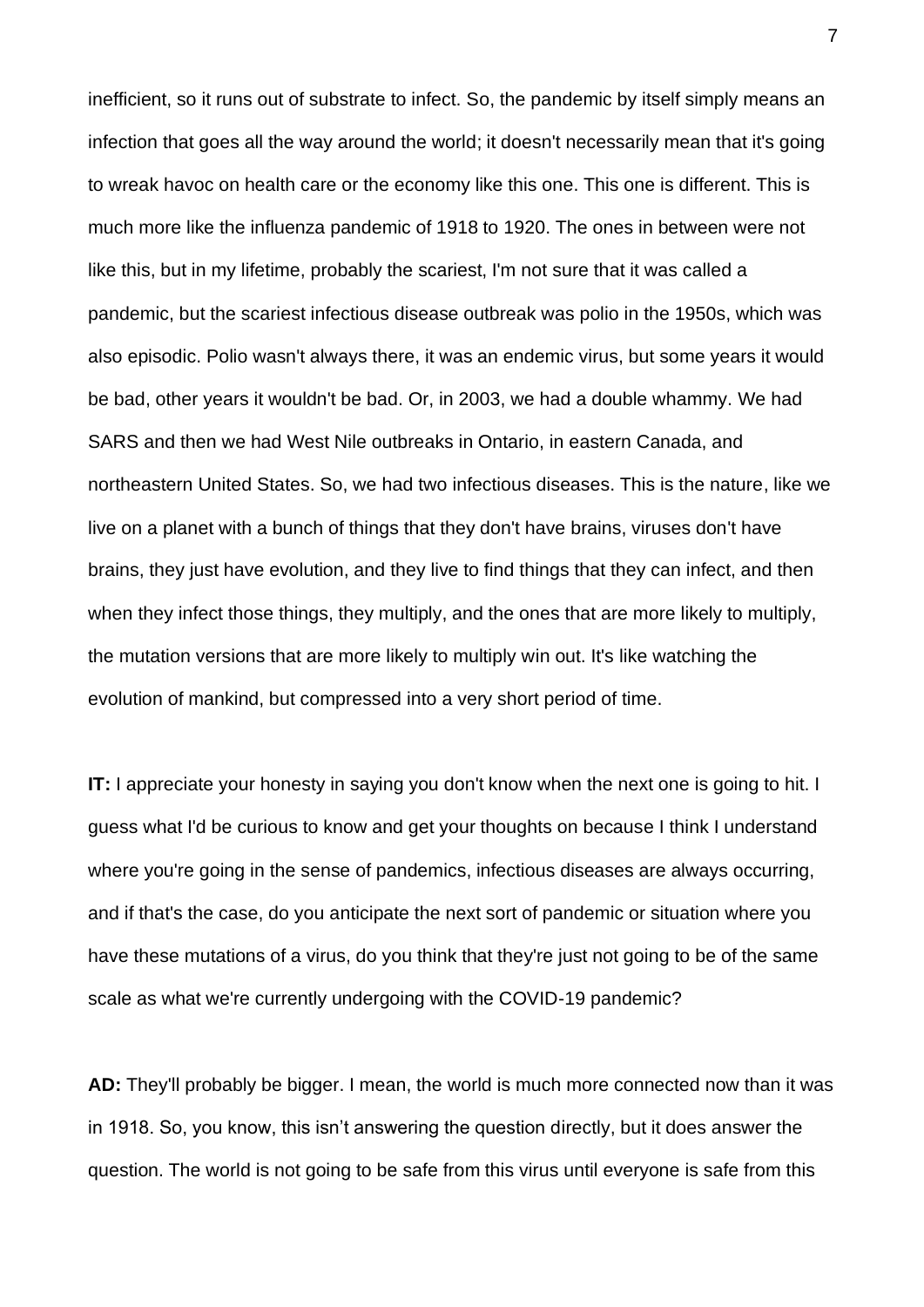virus. So, we could stamp it all out in North America, but if it festers in Asia, it'll get here, quickly. If it festers in a mutated form in Asia, it'll get here quickly. So, we have way more mobility now than we did, but last year, not so much, but but before that. So, whatever is going to happen, it'll probably be bigger, it'll be easier for viruses to sweep around the world than before.

**IT:** So, I'd just like to get your thoughts on kind of the lessons that we've hopefully tried to learn, probably over the last year or so of being in the COVID-19 pandemic. Do you have any sort of lessons, do you think, that we could kind of take away from what we've undergone in the last couple of months and what might be applicable for that next pandemic?

**AD:** Well, we're not going to learn those lessons.

**IT:** Ok.

**AD:** I'm gonna start with that because we haven't learned them now. So, you can contrast countries like Taiwan. Taiwan is a country, I'm not sure how many people live there, but I'm going to guess it's about the population of Canada, it's on a tiny little island, but they have a lot of people that live there. It has a health care system that it was modeled on the Canadian health care system. It's exactly like our system, but it's right next to China. So, it knows that whatever's going on in China is going to infect it in every way. I don't just mean germs, but anything that's going on in China is going to have an effect or an infect on Taiwan. So, after SARS, and Taiwan was one of the places where they had a SARS outbreak, they got serious. They developed technological infrastructure and communication infrastructure to rapidly mobilize communication systems so that testing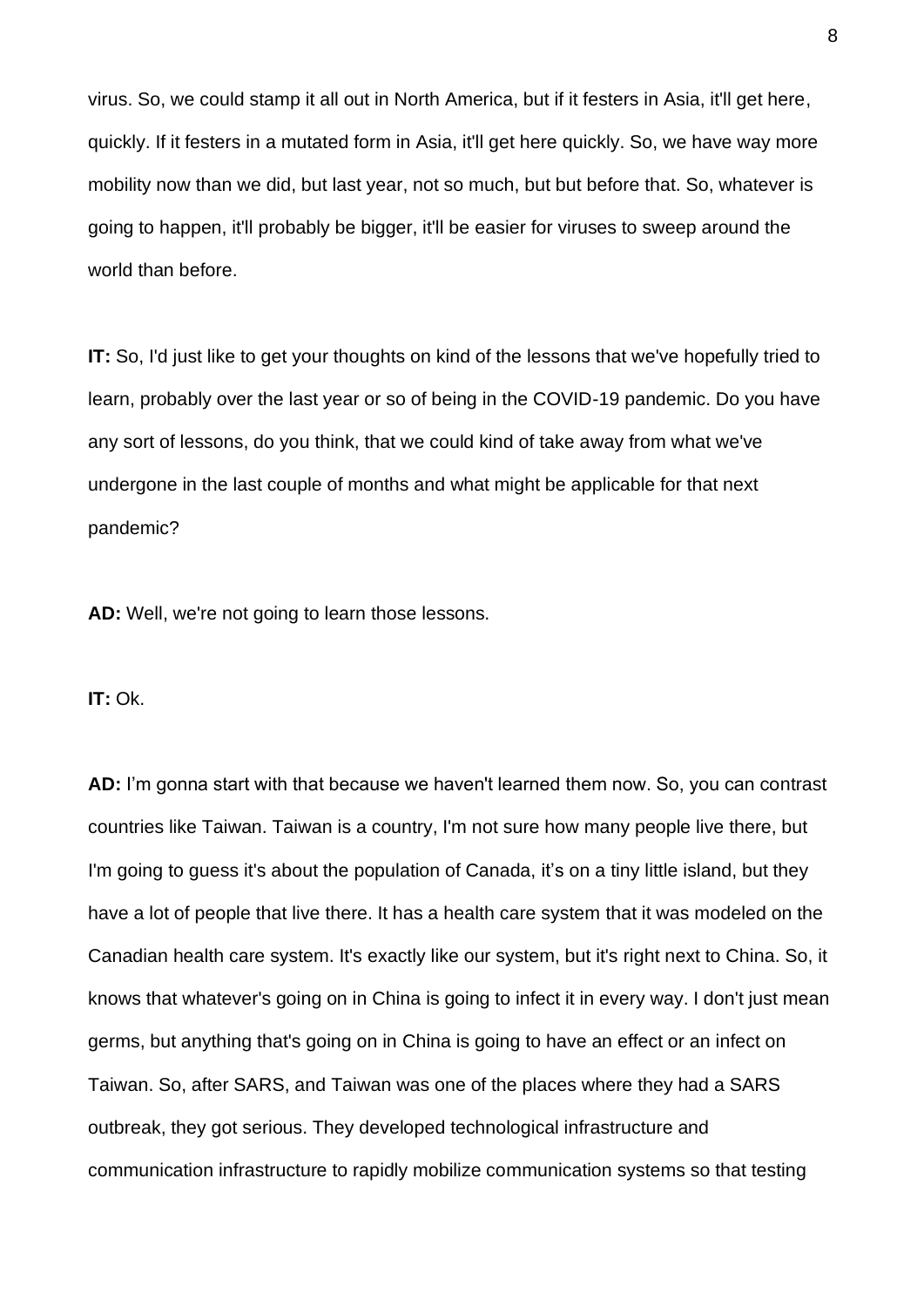and tracing could be done instantaneously. Now, they didn't turn them all on, but they got the platforms ready. They rapidly were able to turn that on at the beginning of this pandemic because they had laid the groundwork, they had laid the groundwork in public health, they had laid the groundwork legislatively, and they had dealt with issues like privacy laws. And so, they could rapidly isolate themselves, stop people at the border, test them, isolate them, make sure they didn't get into their community, and you can imagine that it's much easier to infect Taiwan than Canada. It's tiny geographically. There's only certain areas that are remote, so, it would be simple for a virus looking around saying, "Where am I going to go?" I'm going to go there because they've got a lot of people on a small island, and it's really close to China. And how many deaths have they had in Taiwan since the beginning of the year? I don't even think it's a thousand.

## **IT:** Mm-hmm.

**AD:** So now the other difference, I do believe that there are a difference in Asian cultures and North American cultures in terms of things like social responsibility, following government rules, adherence to public health strategies, so, things like masks are very common in the east and they are very foreign here. So, it's not uncommon to see, to go to an Asian country, to Korea or Japan, and see people wearing masks. That wasn't too much of a stretch for them, that was easier for them to get across than here. Here it felt very awkward to wear masks until it became common. So, we were slow to do that. And then you look at countries like Australia and New Zealand. Yeah, they're islands, they don't have this long border with the United States that has an interdependent economy with lots of goods and services crossing the border by truck, people coming in, going out, coming, going out, they don't have that there. It all arrives by plane, it's easier to control, but they controlled it. So, and you know what? That's a Western culture, too. And I don't think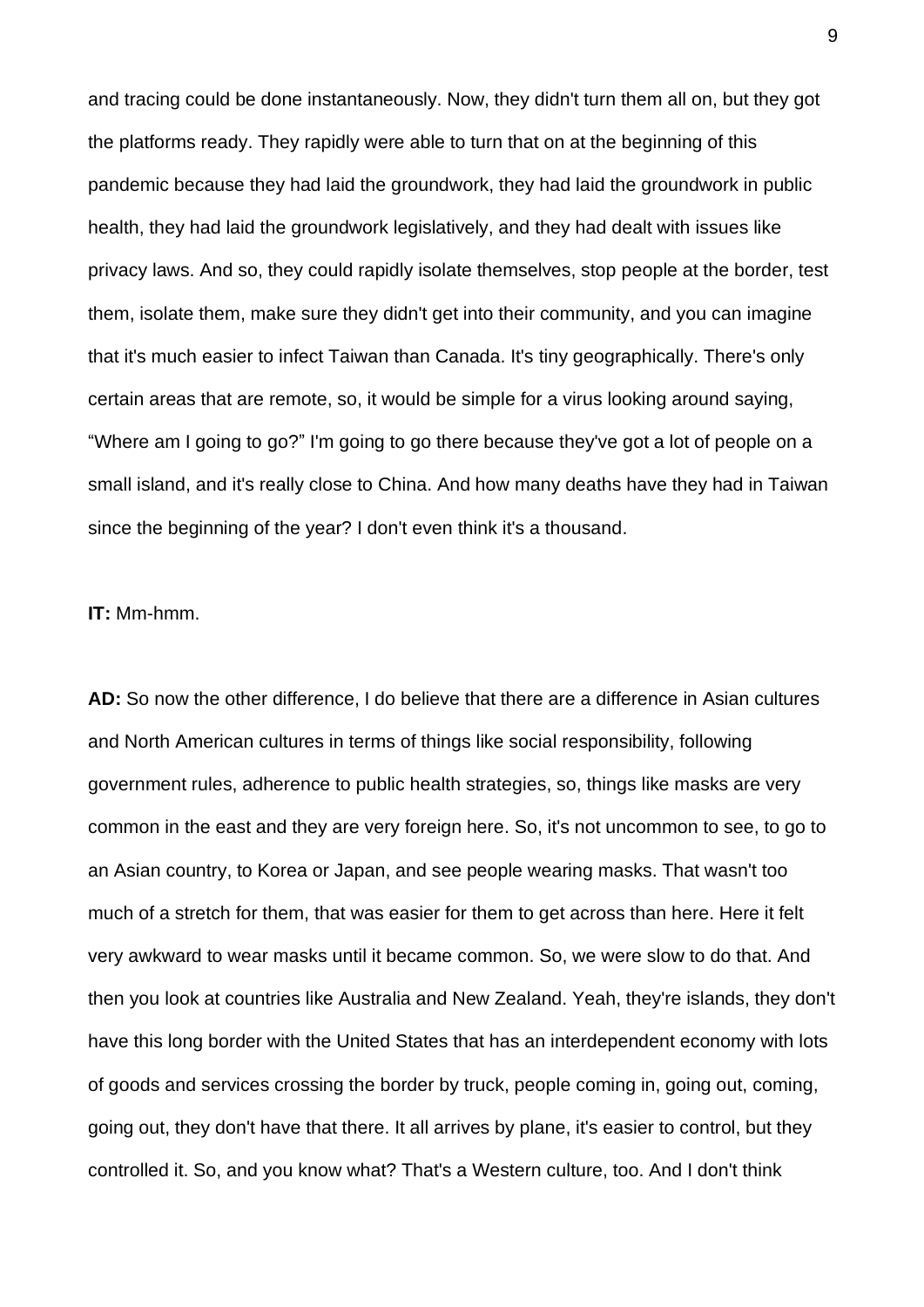Australians and New Zealanders are any more adherent to public health strategies than Canadians. They seem to be, I've been there, I mean, I wouldn't call myself an expert on Australian and New Zealand cultures, but it looked pretty much like Canada to me. In fact, New Zealand, I call them New Zealand, Canada-lite. They've got the Rockies, they've got the tropics, like, there's a lot more packed into there. It's like all of Canada plus the tropics. So, it's not as if other countries couldn't figure out how to do this, and we didn't figure out how to do this in Canada, and we didn't because we didn't listen, the people in charge didn't listen to the messages. Early on in Ontario, I would say that the Premier, who is in charge, got the message; early on is the wrong word. March, it was right around spring break, and that was a turning point from not taking it seriously to taking it seriously. But then if you look at everything that they've done since then, it's kind of muddled its way through. Testing strategy should have been ramped up in the summer, and I know that plans were delivered to the government to ramp up testing, but they didn't do it. Many people have been critical of the provincial public health leadership. Lots of people pointedly gave the premier excellent advice about how to do it better. Didn't do it. The strategies for testing, tracing, quarantining, and supporting workers in Peel--lots of advice about how to do that. Didn't do it. So, if we can't do this in the middle of what is obviously a crisis, how the f\*\*\* do you think we're going to do this 10 years from now?

**JK:** I think you kind of touched upon this a little bit, but following all this with the COVID-19 pandemic, what do you think the role of the federal and provincial governments should be in preparing for the next large-scale pandemic of this nature? You know, what should they be investing in regarding risk mitigation and what kind of policies should they be pursuing, post-COVID-19?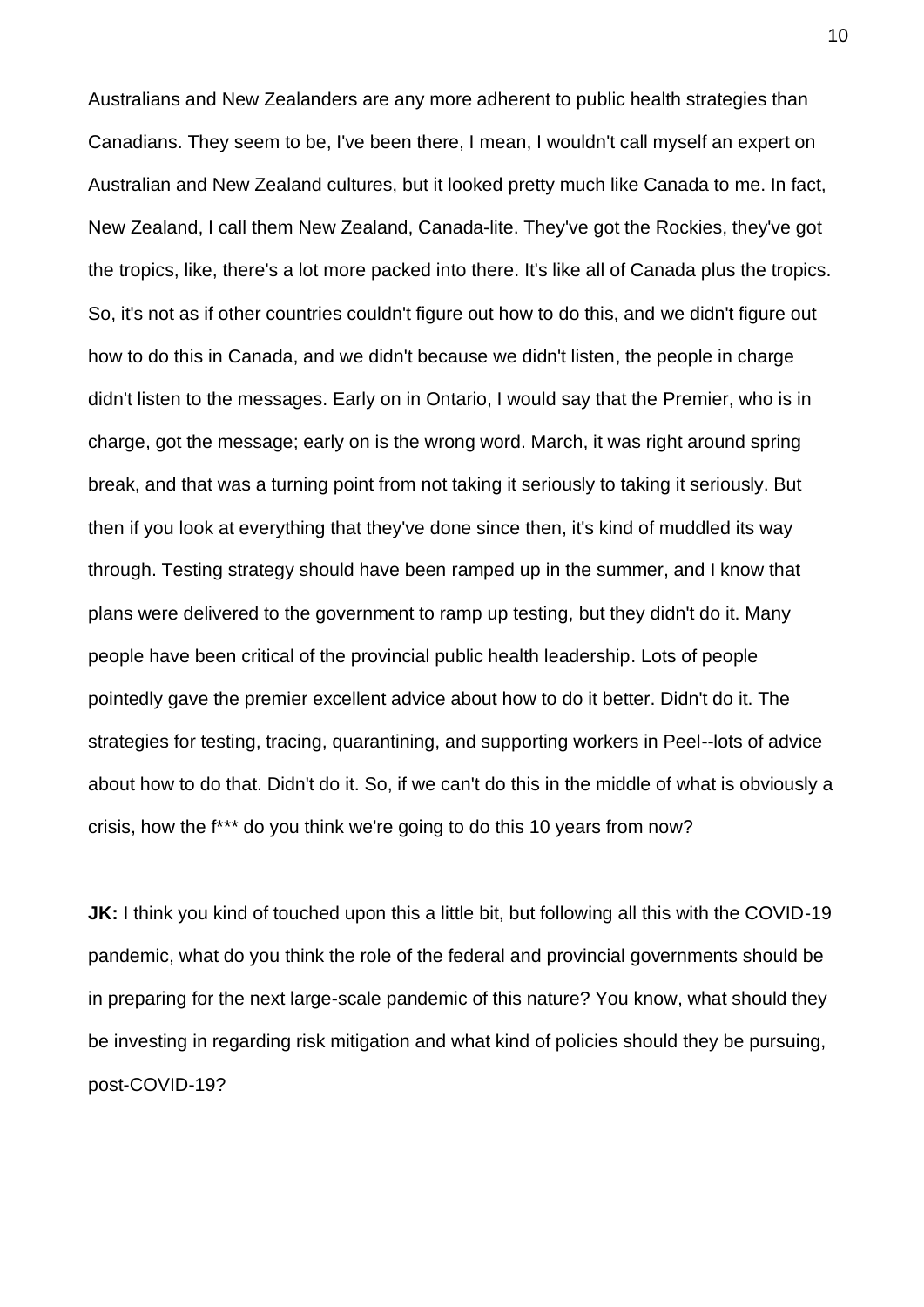**AD:** After SARS, there were national commissions and there were Ontario commissions on how to do it better. David Naylor chaired, I believe, the National Commission. There was a whole playbook. The United States had a whole playbook. All you have to do is follow the playbook. It's not more complicated than that. But understand, three things. (This might turn out to four things.) Number one: It's a lot of work. Like, during SARS, every day was a lot of work for me because I didn't know what was going to happen on a daily basis, we had a certain number of patients that we had to look after and a certain number of nurses and doctors and other health care professionals, and I didn't know on any given day whether an entire ward was going to be wiped out of its health care workers because they were exposed to somebody who had SARS. So, public health, old-fashioned testing, tracing, supporting, quarantining, is work. You can't just say it, so you have to be prepared to invest in it and you have to understand that it's a lot of work. It's not complicated work, but it's a lot of work that turns into complications because getting from here to there is not that easy. Getting from A to B is not that easy. There's a lot of people that have to be contacted. So, that's issue number one. Jonah, just remind me what your question again because I already lost it.

**JK:** No, no worries. The questions were investments, post-COVID-19.

**AD:** So, the first thing is create a plan and understand that it's a lot of work and that you're going to have to have a baseline level of competence, and then you're going to, it's like peak-load phenomenon. You're going to have to raise the bar when the events occur. So that's issue number one. Issue number two is to begin to think about how nationalism intervenes in a crisis. So, we're a small country and we have a small market, and so, in the non-heat of the moment when it's cold, the idea of creating capacity inside the country for things that you're going to require to handle a pandemic like protective equipment, like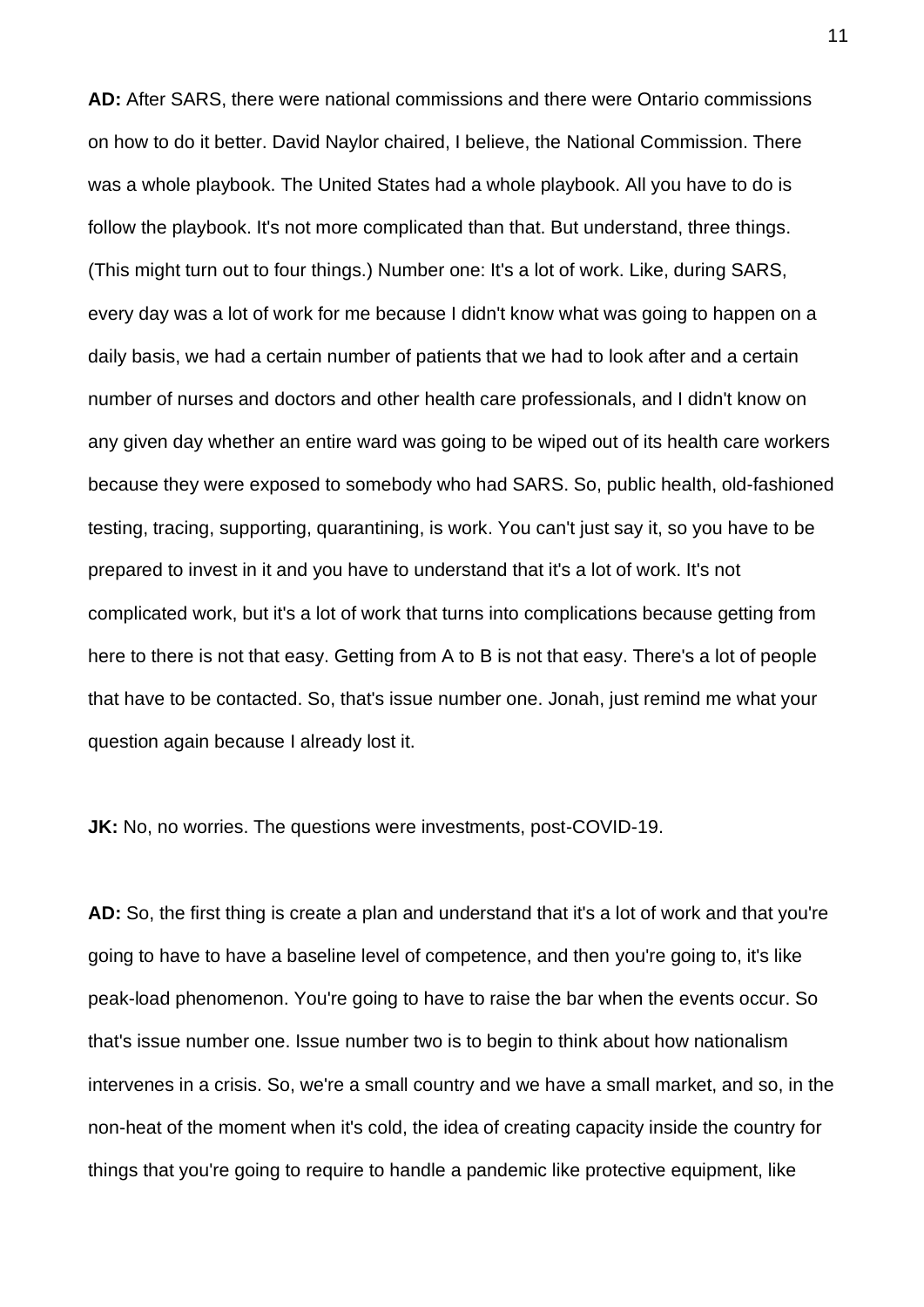vaccines, like syringes, like swabs. If you are dependent on international trade, for fixed factors of production that are required to fight a pandemic, you're going to be at the mercy of nationalism. We see that now with vaccine strategy. There's a plant in Kalamazoo, Michigan. You can practically see it from Sarnia. They make a vaccine. Where are we getting our vaccine from? Belgium. From the same company. So, understanding, and in hindsight, it's easy to see this, but now we've got foresight, so understanding what are the fixed factors of production for fighting a pandemic? Where are we going to be vulnerable to nationalism and investing in that? Overinvesting in that will pay off. We can be a net exporter of that instead of a net importer of that. Now, I do not pretend to understand what it takes to create a vaccine industry in the country, and I hear from news, stories that this was certainly discussed a year ago when the pandemic began, whether Canada should establish lines of procurement through international trade or local production, and there was an attempt to do a local production, that ill-fated partnership with China. I mean, as we say in Yiddish, "How come you're a-China?" Like, why would you be. Why would you be partnering with China when we can't even get the two Michaels out of China? Like, what was the thinking there? So, but that's easy to say now that that didn't work out. But we're looking at the future, so it's understanding where you're going to be vulnerable to nationalism that is important. And the third thing is it's easy. Politics is short-term. People get elected on short-term strategies, so, you can even look at what's going on in Texas now with the electricity infrastructure and understand how short-termism ended up doing that. I remember well the controversy around energy in Ontario and how different governments of different parties kicked it all down the road, and I wonder, "Gee, how vulnerable are we in Ontario?" So, governments have to understand that there are certain things you can't kick down the road and maybe this is one of them. But I am quite certain that human nature is such that when it's out of sight, it's out of mind. If you're not experiencing something directly, it doesn't exist. So, when COVID was in China, that's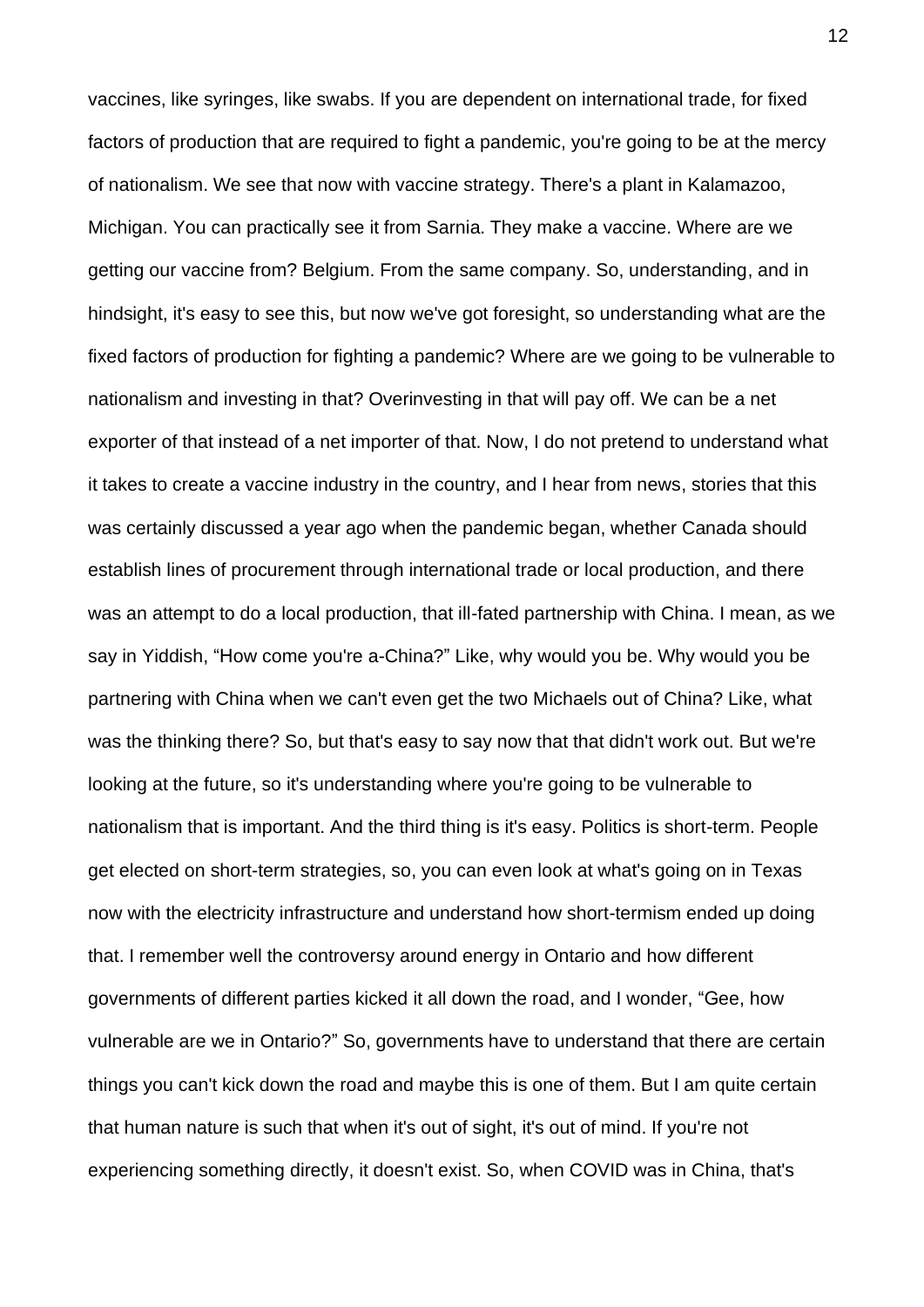China; when it was in Iran, it's Iran; when it was in Italy, it's Italy. It's across the ocean. When it's in New York, it's not even in Canada. People here did not take it seriously until it's right in front of them, and even then, sometimes. So that phenomenon and that's now that's in the middle of it. So, thinking about this, if we don't have another pandemic for ten years, governments are going to forget, and they're going to say, why should I be spending money on this s\*\*\*? Like, what's with these N95 masks stockpiled? Like, what do we need this for? "That's so 2003", like that, that kind of thinking is going to be normal. And then I guess the last phenomenon is, we saw this in SARS, we gave up too early in Toronto. We thought it was all over because we wanted it to be all over, and the psychology of wanting something to not be, as opposed to looking and seeing whether it is, is a common phenomenon. The Premier was dying for good reasons to lift restrictions in Toronto and Peel as the numbers go down, and it took a lot of voices screaming in his face to say, "You better take these variants seriously because this would be the wrong move." And I'm not blaming the Premier for that. My comments about the Premier are, he was a label manufacturer. Nobody expects him to know how to run a pandemic. I wouldn't expect him to be able to figure this out. I'm a bit disappointed that he hasn't recruited the people who I think could help him do it, but "if something's not in your face, you don't think it's real" and people have a tendency to want something to be true when it's not.

**IT:** Dr. Detsky, we're very appreciative of your time as well as your blunt and honest perspective on a lot of these questions. And what we know, what we don't know, and what we probably could have done better with this pandemic. With all of these thoughts in mind, I'd be curious, what do you see the legacy of the COVID-19 pandemic being as we enter that post-pandemic world?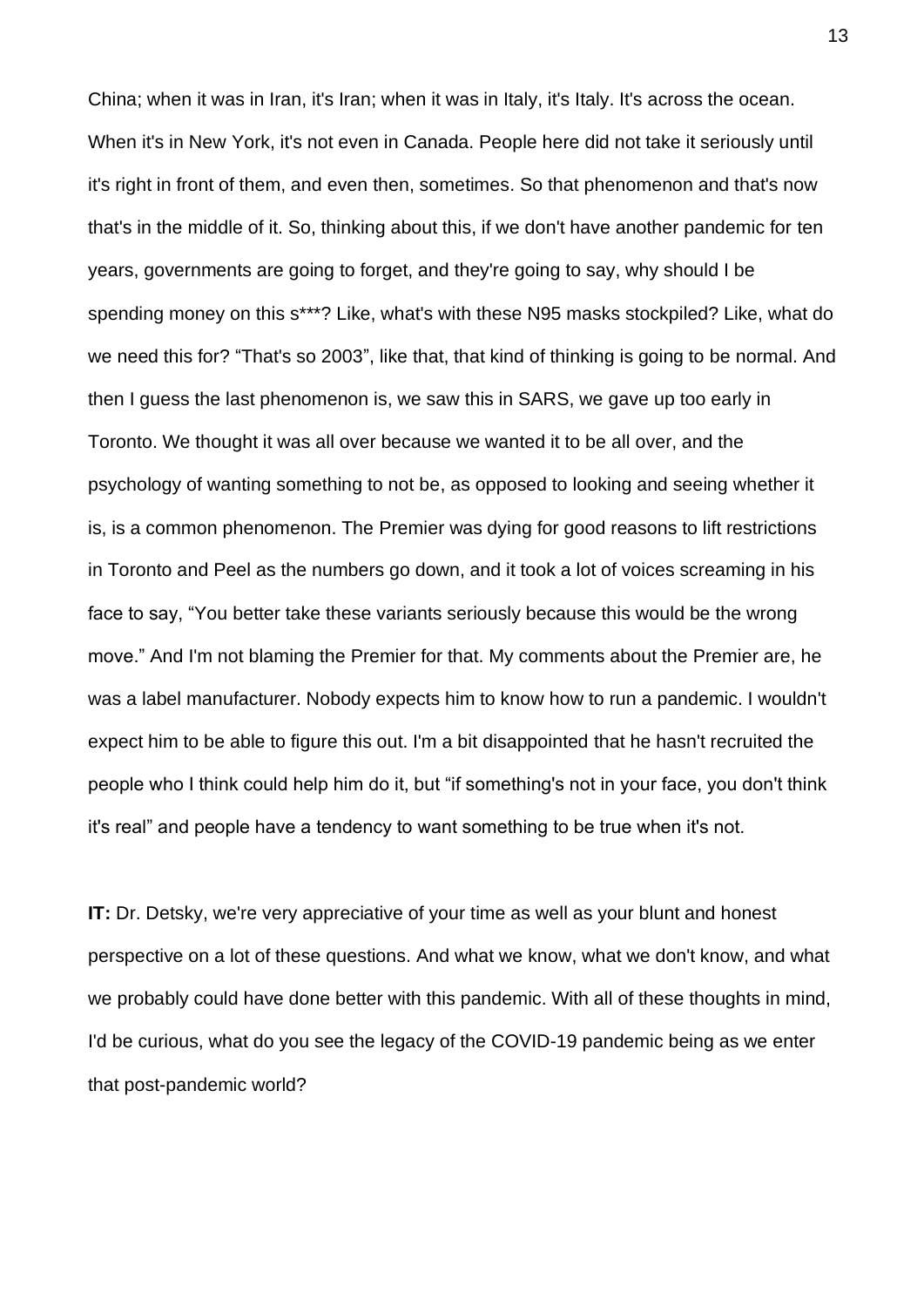**AD:** Two things. We muddled through in Canada, we muddled through. We didn't do a terrible job, but we didn't do a very good job, we muddled through. Number two, it looks like our ass is going to be saved by science. Because without the vaccine, we would be, as we say in Yiddish, f\*\*\*ed.

**IT:** I think they say that in a lot of languages, actually.

**AD:** We would be ….the miracle. See, viruses don't have brains. We have brains, but we have behaviors that allow the viruses to take advantage of us, and those behaviors are, that we just can't not be with each other. Like this whole thing would stop if every single person in the world would stay away from every other person in the world for 14 days, it would be over. But we can't do that. Human behaviors won't allow us to do that. But what we do have is brains and vaccines like this. It is a miracle that these vaccines were developed and produced in less than a year. My prediction in the fall was that we would know about one or two vaccines by December, and that it would probably be about 60 to 70 percent effective at reducing the risk of getting serious COVID infection. We had people being vaccinated in December, not just knowing that not having a Phase 3 trial result, but phase three trial result approval by the federal government authorities, manufactured shipping it here, from Belgium, and I think some of it came from Louisville, but it was Belgium stuff, and we had it in our arms in December. We were vaccinating health care workers and long-term care workers in December. That's a f\*\*\*ing miracle. I mean, the fact that we're behind now is really a wrinkle on that, because if we had not, if science had not developed this, we would be up Schitt's Creek to use a Canadian expression. So, the two things are we muddled through, and we were saved by science.